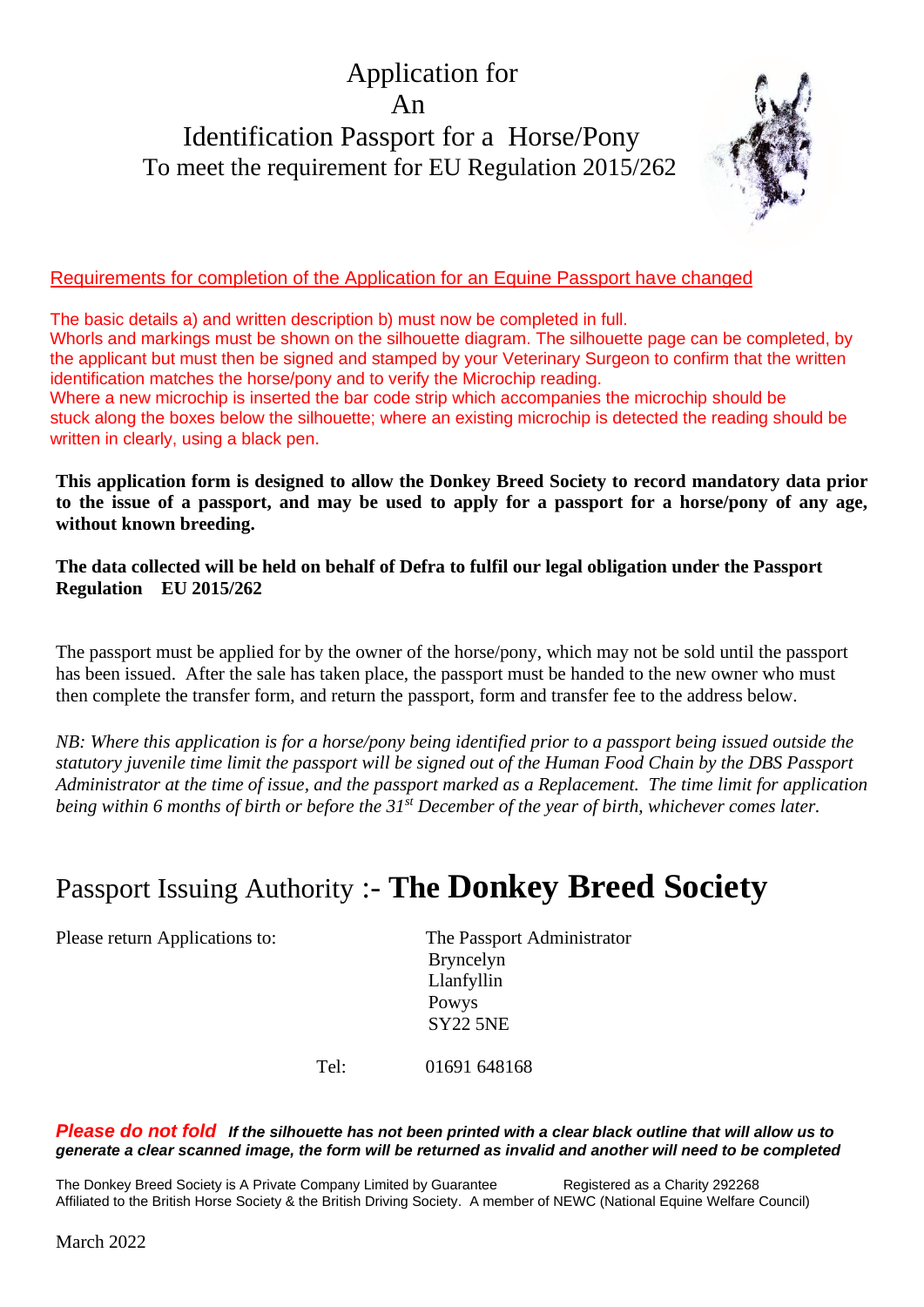## **Section A – Horse/Pony basic details**

| Name                     |  |  |  |  |                                                         |  |  |         |  |  |  |  |  |  |     |  |                   |  |  |  |  |  |                                                                 |  |  |
|--------------------------|--|--|--|--|---------------------------------------------------------|--|--|---------|--|--|--|--|--|--|-----|--|-------------------|--|--|--|--|--|-----------------------------------------------------------------|--|--|
|                          |  |  |  |  |                                                         |  |  |         |  |  |  |  |  |  |     |  |                   |  |  |  |  |  |                                                                 |  |  |
| Breed e.g. horse/pony    |  |  |  |  | Male/Female/Castrated<br>(Delete as appropriate)<br>Sex |  |  |         |  |  |  |  |  |  |     |  |                   |  |  |  |  |  |                                                                 |  |  |
| Date of birth (dd-mm-yy) |  |  |  |  |                                                         |  |  |         |  |  |  |  |  |  |     |  |                   |  |  |  |  |  | This field <b>MUST</b> have at least an estimated year of birth |  |  |
| Colour:                  |  |  |  |  |                                                         |  |  | Height: |  |  |  |  |  |  | cms |  | Country of birth: |  |  |  |  |  |                                                                 |  |  |

## **Section B – Horse/Pony Identification**

*A basic written description must be completed for every application. This may be filled in by the owner before the horse/pony is microchipped. The form must be signed by the Veterinary Surgeon on Page 3 to confirm the identification is correct. .* 

Description. Coat and hoof colour must be included and location of whorls, scars, brands must be described.

| Head                              |                                                                                                                                                                                                                                           |                |
|-----------------------------------|-------------------------------------------------------------------------------------------------------------------------------------------------------------------------------------------------------------------------------------------|----------------|
|                                   |                                                                                                                                                                                                                                           |                |
| <b>Neck</b>                       |                                                                                                                                                                                                                                           |                |
|                                   |                                                                                                                                                                                                                                           | Hoof           |
| Left foreleg<br>(nearside)        |                                                                                                                                                                                                                                           | colour         |
| <b>Right foreleg</b><br>(offside) |                                                                                                                                                                                                                                           | Hoof<br>colour |
|                                   |                                                                                                                                                                                                                                           |                |
| Left hindleg<br>(nearside)        |                                                                                                                                                                                                                                           | Hoof<br>colour |
|                                   |                                                                                                                                                                                                                                           |                |
| Right hindleg<br>(offside)        |                                                                                                                                                                                                                                           | Hoof<br>colour |
| Body                              |                                                                                                                                                                                                                                           |                |
|                                   |                                                                                                                                                                                                                                           |                |
|                                   |                                                                                                                                                                                                                                           |                |
| Section C - Owner's details       | Breeder? Yes/No                                                                                                                                                                                                                           |                |
|                                   |                                                                                                                                                                                                                                           |                |
|                                   |                                                                                                                                                                                                                                           |                |
|                                   |                                                                                                                                                                                                                                           |                |
|                                   |                                                                                                                                                                                                                                           |                |
|                                   | I hereby declare that the information given on this form is correct, and that the equine for whom this application is                                                                                                                     |                |
|                                   | being made does not have an existing passport document on which it has been issued with a 15 digit UELN by or with                                                                                                                        |                |
|                                   | another Passport Issuing Authority, and that I have read the Data Protection Act disclosure below and understand that<br>the data collected by the Donkey Breed Society may be passed to Defra to enable them to fulffill their legal     |                |
| requirements                      |                                                                                                                                                                                                                                           |                |
|                                   |                                                                                                                                                                                                                                           |                |
|                                   | I do not wish my horse/pony to enter the human food chain and consent to the Passport Administrator signing Section 11<br>Parts1 and 11, at date of issue to confirm that the donkey is not intended for slaughter for human consumption. |                |
|                                   |                                                                                                                                                                                                                                           |                |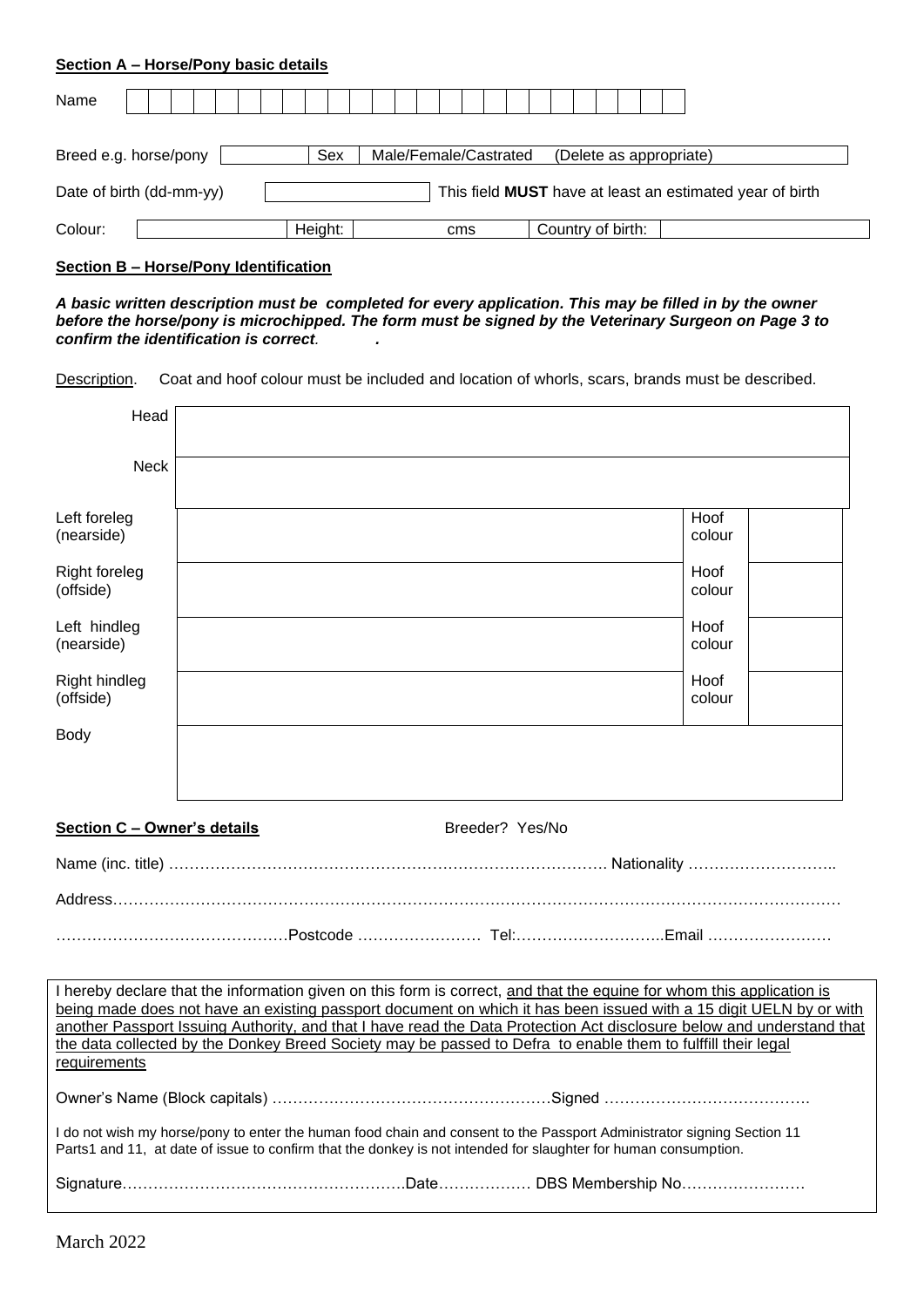**Section D Silhouette, Completion of this is required to include whorls marked X, and white markings in outlined in and hatched red**



Vet Signature: …………….………………………… Date: ………………

## *Disclosure for General Data Protection Regulation 2018*

*There is a mandatory requirement that some horse passport based information about horse and owner must be passed to a Central Equine Database - Passport Identification Number, names of horse, date of registration, date or year of birth, date or year of death, breed, sex, colour, owner details (title; first Name; last Name; address; postcode), country of birth, date of passport issue. The information is collected in order to provide a source of data that supports Defra's veterinary disease control and surveillance activities. The information will also enable Defra to carry out its responsibilities regarding the implementation of the horse passport legislation requirement. EU 2015/262*

*The Donkey Breed Society will hold personal data securely for as long as we are legally required to do so, it is not shared with anyone except for society publication mailing purposes and is never sold.*